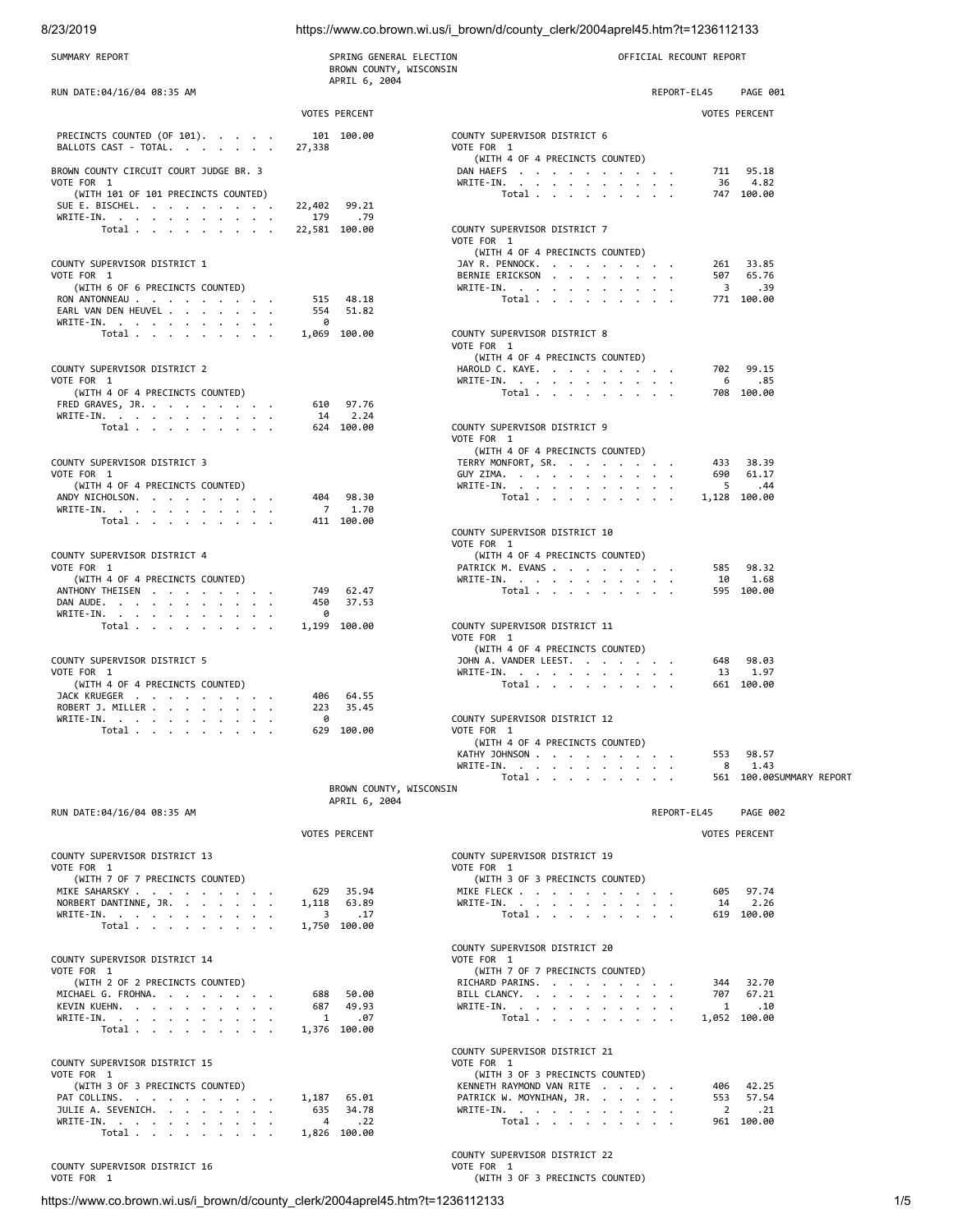| 8/23/2019                                           |                                                       | https://www.co.brown.wi.us/i brown/d/county clerk/2004aprel45.htm?t=1236112133 |                                         |  |
|-----------------------------------------------------|-------------------------------------------------------|--------------------------------------------------------------------------------|-----------------------------------------|--|
| (WITH 2 OF 2 PRECINCTS COUNTED)                     |                                                       | CHRISTOPHER A. ZABEL.                                                          | 50.08<br>650                            |  |
| DAVID KASTER<br>CRAIG BEYL                          | 314<br>43.92<br>400<br>55.94                          | KEITH WATERMOLEN<br>WRITE-IN.                                                  | 645<br>49.69<br>3<br>.23                |  |
| WRITE-IN.                                           | 1<br>.14                                              | Total                                                                          | 1,298 100.00                            |  |
| Total                                               | 715 100.00                                            |                                                                                |                                         |  |
| COUNTY SUPERVISOR DISTRICT 17                       |                                                       | COUNTY SUPERVISOR DISTRICT 23<br>VOTE FOR 1                                    |                                         |  |
| VOTE FOR 1                                          |                                                       | (WITH 2 OF 2 PRECINCTS COUNTED)                                                |                                         |  |
| (WITH 6 OF 6 PRECINCTS COUNTED)<br>ALICE J. DAUL    | 46.80<br>628                                          | RICHARD SCHADEWALD<br>MARY SCRAY                                               | 368<br>44.18<br>55.82<br>465            |  |
| JOE BACKMANN                                        | 712<br>53.06                                          | WRITE-IN.                                                                      | 0                                       |  |
| WRITE-IN.<br>Total                                  | $\overline{2}$<br>.15<br>1,342 100.00                 | Total                                                                          | 833 100.00                              |  |
|                                                     |                                                       | COUNTY SUPERVISOR DISTRICT 24                                                  |                                         |  |
| COUNTY SUPERVISOR DISTRICT 18                       |                                                       | VOTE FOR 1                                                                     |                                         |  |
| VOTE FOR 1<br>(WITH 3 OF 3 PRECINCTS COUNTED)       |                                                       | (WITH 4 OF 4 PRECINCTS COUNTED)<br>TOM HINZ.                                   | 896<br>50.56                            |  |
| JOE VAN DEURZEN                                     | 98.24<br>668                                          | KENNETH J. SIMONS.                                                             | 49.27<br>873                            |  |
| WRITE-IN.<br>Total                                  | 1.76<br>12<br>680 100.00                              | WRITE-IN.<br>Total                                                             | 3<br>.17<br>1,772 100.00 SUMMARY REPORT |  |
|                                                     | BROWN COUNTY, WISCONSIN                               |                                                                                |                                         |  |
| RUN DATE:04/16/04 08:35 AM                          | APRIL 6, 2004                                         |                                                                                | REPORT-EL45<br>PAGE 003                 |  |
|                                                     | <b>VOTES PERCENT</b>                                  |                                                                                | <b>VOTES PERCENT</b>                    |  |
|                                                     |                                                       |                                                                                |                                         |  |
| COUNTY SUPERVISOR DISTRICT 25<br>VOTE FOR 1         |                                                       | BAY SHORE SANITARY DIST. COMMISSIONER<br>VOTE FOR 1                            |                                         |  |
| (WITH 3 OF 3 PRECINCTS COUNTED)<br>THOMAS LUND.     | 733<br>98.52                                          | (WITH 1 OF 1 PRECINCTS COUNTED)<br>JASON F. HORKMAN                            | 123<br>91.79                            |  |
| WRITE-IN.                                           | 11<br>1.48                                            | WRITE-IN.                                                                      | 11<br>8.21                              |  |
| Total $\cdots$ $\cdots$ $\cdots$                    | 744 100.00                                            | Total $\cdots$ $\cdots$ $\cdots$                                               | 134 100.00                              |  |
| COUNTY SUPERVISOR DISTRICT 26                       |                                                       | V-ALLOUEZ PRESIDENT                                                            |                                         |  |
| VOTE FOR 1<br>(WITH 3 OF 3 PRECINCTS COUNTED)       |                                                       | VOTE FOR 1<br>(WITH 4 OF 4 PRECINCTS COUNTED)                                  |                                         |  |
| CARLENE FELMER.                                     | 722<br>49.59<br>727<br>49.93                          | BILL VACHON.                                                                   | 1,221 41.15                             |  |
| STEVE FEWELL<br>WRITE-IN.                           | $\overline{7}$<br>.48                                 | PATRICIA O'NEILL<br>BOB RUGGLES.                                               | 1,565<br>52.75<br>175<br>5.90           |  |
| Total $\ldots$ $\ldots$ $\ldots$ $\ldots$           | 1,456 100.00                                          | WRITE-IN.<br>Total                                                             | 6<br>.20<br>2,967 100.00                |  |
|                                                     |                                                       |                                                                                |                                         |  |
| MULTI-JURIS JUDGE V-HOBART/T-LAWRENCE<br>VOTE FOR 1 |                                                       | V-BELLEVUE TRUSTEES                                                            |                                         |  |
| (WITH 4 OF 4 PRECINCTS COUNTED)<br>BRUCE B. DEADMAN | 1,150<br>99.57                                        | VOTE FOR 2<br>(WITH 4 OF 4 PRECINCTS COUNTED)                                  |                                         |  |
| WRITE-IN.                                           | 5<br>.43                                              | CRAIG BEYL                                                                     | 663 51.32                               |  |
| Total                                               | 1,155 100.00                                          | STEVE SOUKUP<br>WRITE-IN.                                                      | 48.53<br>627<br>2<br>.15                |  |
|                                                     |                                                       | WRITE-IN.                                                                      | 0                                       |  |
| T-LAWRENCE SUPERVISORS<br>VOTE FOR 2                |                                                       | Total $\ldots$ $\ldots$ $\ldots$ $\ldots$                                      | 1,292 100.00                            |  |
| (WITH 2 OF 2 PRECINCTS COUNTED)                     |                                                       |                                                                                |                                         |  |
| RANDY TREML.<br>RANDY VANDENACK                     | 51.95<br>160<br>145<br>47.08                          | V-DENMARK TRUSTEES<br>VOTE FOR 3                                               |                                         |  |
| WRITE-IN.<br>WRITE-IN.                              | 2<br>.65<br>1<br>.32                                  | (WITH 1 OF 1 PRECINCTS COUNTED)<br>ROGER STEIN.                                | 181<br>20.20                            |  |
| Total                                               | 308 100.00                                            | DAVID KRALL.                                                                   | 175<br>19.53                            |  |
|                                                     |                                                       | PEGGY COLLINS<br>GERALD STEINBERGER                                            | 118<br>13.17<br>204<br>22.77            |  |
| T-LEDGEVIEW SUPERVISORS                             |                                                       | MARIAN HALTAUFDERHEIDE                                                         | 217<br>24.22                            |  |
| VOTE FOR 2<br>(WITH 1 OF 1 PRECINCTS COUNTED)       |                                                       | WRITE-IN.<br>WRITE-IN.                                                         | 0<br>0                                  |  |
| VINCE CISLER<br>DICK VAN DYCK                       | 35.93<br>355<br>325                                   | WRITE-IN.                                                                      | 1<br>. 11<br>896 100.00                 |  |
| RICHARD A. HUXFORD                                  | 32.89<br>307<br>31.07                                 | Total                                                                          |                                         |  |
| WRITE-IN.<br>WRITE-IN.                              | 1<br>.10<br>0                                         | <b>V-HOBART TRUSTEES</b>                                                       |                                         |  |
| Total                                               | 988 100.00                                            | VOTE FOR 2                                                                     |                                         |  |
|                                                     |                                                       | (WITH 2 OF 2 PRECINCTS COUNTED)<br>DAVID DILLENBURG                            | 37.30<br>787                            |  |
| T-SCOTT SUPERVISORS<br>VOTE FOR 2                   |                                                       | MIKE BOETTCHER.<br>JOHN VAN LANEN.                                             | 544<br>25.78<br>779<br>36.92            |  |
| (WITH 2 OF 2 PRECINCTS COUNTED)                     |                                                       | WRITE-IN.                                                                      | 0                                       |  |
| MIKE VAN LANEN.<br>JASON F. HORKMAN                 | 39.73<br>561<br>382<br>27.05                          | WRITE-IN.<br>Total $\cdots$ $\cdots$ $\cdots$                                  | 0<br>2,110 100.00                       |  |
| LEE VANDEN LANGENBERG                               | 190<br>13.46                                          |                                                                                |                                         |  |
| COLLEEN HARRIS.<br>WRITE-IN.                        | 275<br>19.48<br>4<br>.28                              |                                                                                |                                         |  |
| WRITE-IN.                                           | 0                                                     |                                                                                |                                         |  |
| Total                                               | 1,412 100.00SUMMARY REPORT<br>BROWN COUNTY, WISCONSIN |                                                                                | SPRING GENERAL ELECTION                 |  |
| RUN DATE:04/16/04 08:35 AM                          | APRIL 6, 2004                                         |                                                                                | REPORT-EL45<br>PAGE 004                 |  |
|                                                     |                                                       |                                                                                |                                         |  |
|                                                     | <b>VOTES PERCENT</b>                                  |                                                                                | <b>VOTES PERCENT</b>                    |  |
| V-HOWARD TRUSTEE W5-6<br>VOTE FOR 1                 |                                                       | V-SUAMICO TRUSTEES<br>VOTE FOR 3                                               |                                         |  |
| (WITH 1 OF 1 PRECINCTS COUNTED)                     |                                                       | (WITH 2 OF 2 PRECINCTS COUNTED)                                                |                                         |  |
| GREG SCRAY<br>ROGER C. SACHS.                       | 44.39<br>83<br>104<br>55.61                           | JERRY VANDERSTEEN.<br>ROBERT BYRNE                                             | 24.83<br>555<br>17.94<br>401            |  |
| WRITE-IN.                                           | 0                                                     | DALE L. SMITH                                                                  | 4.03<br>90                              |  |
| Total                                               | 187 100.00                                            | ROB ZASTROW.<br>PAUL GARVEY.                                                   | 565<br>25.28<br>21.21<br>474            |  |
| V-HOWARD TRUSTEE W7-8                               |                                                       | JEREMIAH FARRELL<br>WRITE-IN.                                                  | 6.49<br>145<br>3<br>.13                 |  |
|                                                     |                                                       |                                                                                |                                         |  |

https://www.co.brown.wi.us/i\_brown/d/county\_clerk/2004aprel45.htm?t=1236112133 2/5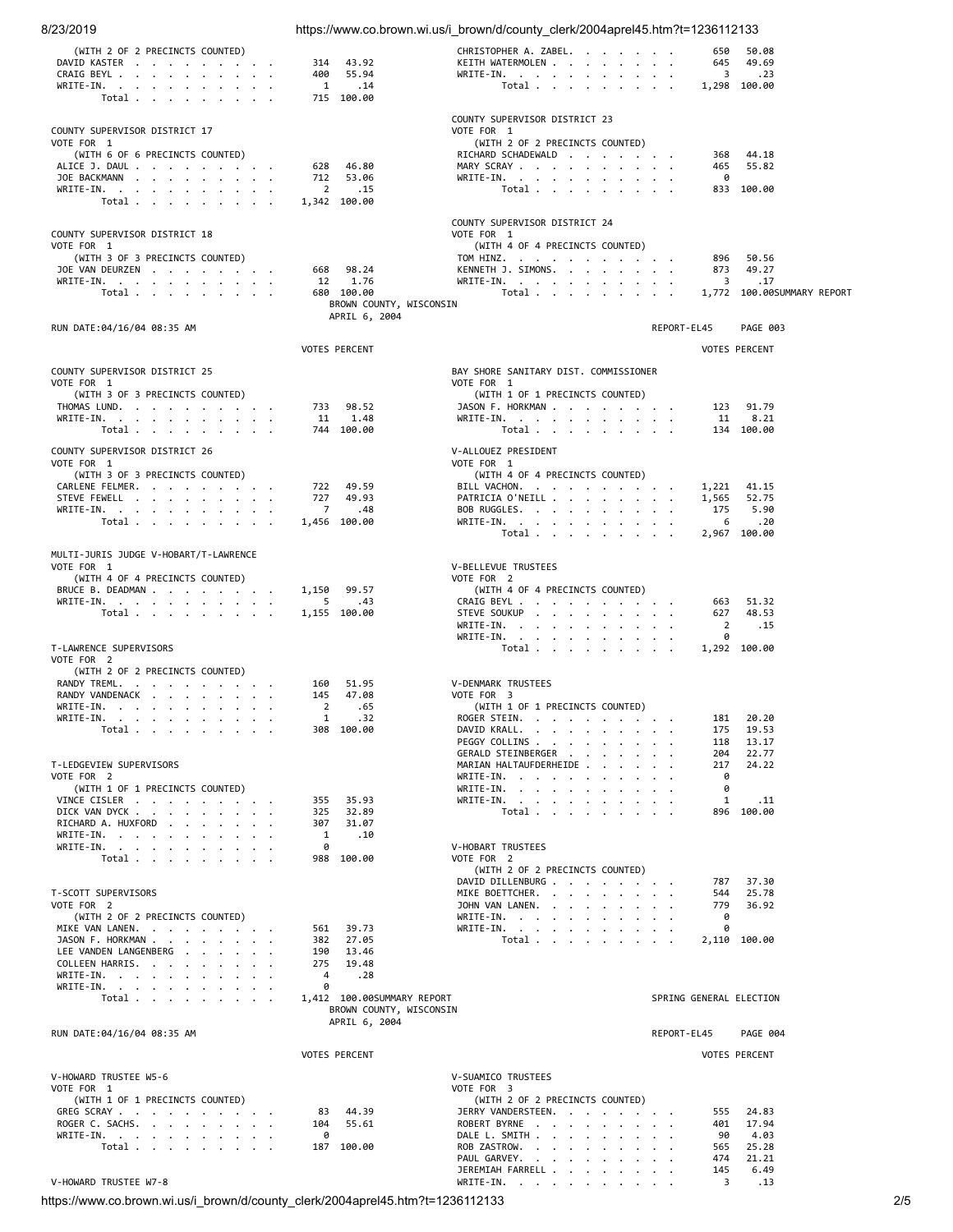# 8/23/2019 https://www.co.brown.wi.us/i\_brown/d/county\_clerk/2004aprel45.htm?t=1236112133

| VOTE FOR 1                                             |                                     | WRITE-IN.<br>2<br>.09                                                                                                   |  |
|--------------------------------------------------------|-------------------------------------|-------------------------------------------------------------------------------------------------------------------------|--|
| (WITH 2 OF 2 PRECINCTS COUNTED)<br>GEORGE SPEAKER.     | 96.14<br>199                        | WRITE-IN.<br>0<br>2,235 100.00<br>Total $\cdots$ $\cdots$ $\cdots$                                                      |  |
| WRITE-IN.                                              | 3.86<br>8                           |                                                                                                                         |  |
| Total $\cdots$ $\cdots$ $\cdots$                       | 207 100.00                          | V-WRIGHTSTOWN TRUSTEES                                                                                                  |  |
|                                                        |                                     | VOTE FOR 3                                                                                                              |  |
| V-HOWARD TRUSTEE W9-10<br>VOTE FOR 1                   |                                     | (WITH 1 OF 1 PRECINCTS COUNTED)<br>LOWELL E. KUSSOW<br>147<br>23.86                                                     |  |
| (WITH 2 OF 2 PRECINCTS COUNTED)                        |                                     | DAWN AERTS<br>175<br>28.41                                                                                              |  |
| TOM HANSEN<br>WRITE-IN.                                | 96.83<br>183<br>3.17<br>6           | LAURA SCHROEDER<br>29.71<br>183<br>GARY BRANDT.<br>108<br>17.53                                                         |  |
| Total $\cdots$ $\cdots$ $\cdots$                       | 189 100.00                          | 3<br>WRITE-IN.<br>.49                                                                                                   |  |
|                                                        |                                     | 0<br>WRITE-IN.<br>0<br>WRITE-IN.                                                                                        |  |
| V-HOWARD TRUSTEE W11-12                                |                                     | Total<br>616 100.00                                                                                                     |  |
| VOTE FOR 1                                             |                                     |                                                                                                                         |  |
| (WITH 1 OF 1 PRECINCTS COUNTED)<br>KELLY CROUCH        | 146<br>52.33                        | V-WRIGHTSTOWN MUNICIPAL JUDGE                                                                                           |  |
| ELLERY E. GULBRAND                                     | 47.67<br>133                        | VOTE FOR 1                                                                                                              |  |
| WRITE-IN.<br>Total $\ldots$ $\ldots$ $\ldots$ $\ldots$ | 0<br>279 100.00                     | (WITH 1 OF 1 PRECINCTS COUNTED)<br>JOHN L. DE WANE<br>198 100.00                                                        |  |
|                                                        |                                     | WRITE-IN.<br>0                                                                                                          |  |
| V-PULASKI TRUSTEES                                     |                                     | Total<br>198 100.00                                                                                                     |  |
| VOTE FOR 3                                             |                                     |                                                                                                                         |  |
| (WITH 1 OF 1 PRECINCTS COUNTED)<br>ROGER VAN LANNEN    | 225<br>12.22                        | C-DE PERE MAYOR<br>VOTE FOR 1                                                                                           |  |
| ANDREW J. VAN GHEEM                                    | 268<br>14.56                        | (WITH 8 OF 8 PRECINCTS COUNTED)                                                                                         |  |
| KEITH CHAMBERS.<br>DIANE M. HEINLY                     | 19.93<br>367<br>271<br>14.72        | MICHAEL J. WALSH<br>1,554<br>98.17<br>WRITE-IN. $\cdot$ , $\cdot$ , $\cdot$ , $\cdot$ , $\cdot$ , $\cdot$<br>29<br>1.83 |  |
| ROBERT VAN LANNEN.                                     | 16.95<br>312                        | Total<br>1,583 100.00                                                                                                   |  |
| RONALD KRYGER                                          | 394<br>21.40                        |                                                                                                                         |  |
| WRITE-IN.<br>WRITE-IN.                                 | 4<br>.22<br>0                       | C-DE PERE ALDERPERSON DISTRICT 1                                                                                        |  |
| WRITE-IN.                                              | 0                                   | VOTE FOR 1                                                                                                              |  |
| Total $\cdots$ $\cdots$ $\cdots$                       | 1,841 100.00                        | (WITH 1 OF 1 PRECINCTS COUNTED)<br>DONALD E. THYES<br>395<br>98.75                                                      |  |
|                                                        |                                     | WRITE-IN.<br>5<br>1.25                                                                                                  |  |
|                                                        |                                     | Total<br>400 100.00                                                                                                     |  |
|                                                        |                                     | C-DE PERE ALDERPERSON DISTRICT 2                                                                                        |  |
|                                                        |                                     | VOTE FOR 1<br>(WITH 3 OF 3 PRECINCTS COUNTED)                                                                           |  |
|                                                        |                                     | JEROME T. DAANEN<br>99.03<br>408                                                                                        |  |
|                                                        |                                     | WRITE-IN.<br>.97<br>4                                                                                                   |  |
|                                                        | BROWN COUNTY, WISCONSIN             | Total<br>412 100.00 SUMMARY REPORT                                                                                      |  |
|                                                        |                                     |                                                                                                                         |  |
|                                                        | APRIL 6, 2004                       |                                                                                                                         |  |
| RUN DATE:04/16/04 08:35 AM                             |                                     | REPORT-EL45<br><b>PAGE 005</b>                                                                                          |  |
|                                                        | <b>VOTES PERCENT</b>                | <b>VOTES PERCENT</b>                                                                                                    |  |
| C-DE PERE ALDERPERSON DISTRICT 4                       |                                     | C-GREEN BAY ALDERPERSON DISTRICT 6                                                                                      |  |
| VOTE FOR 1                                             |                                     | VOTE FOR 1                                                                                                              |  |
| (WITH 2 OF 2 PRECINCTS COUNTED)<br>RICHARD PETERS.     | 47.27<br>208                        | (WITH 4 OF 4 PRECINCTS COUNTED)<br>DAN HAEFS<br>426<br>47.70                                                            |  |
| SAM DUNLOP                                             | 232<br>52.73                        | CHAD M. FRADETTE<br>467<br>52.30                                                                                        |  |
| WRITE-IN.                                              | 0<br>440 100.00                     | 0<br>WRITE-IN.<br>893 100.00                                                                                            |  |
| Total $\cdots$ $\cdots$ $\cdots$                       |                                     | $\begin{tabular}{ccccccccccccc} Total & . & . & . & . & . & . & . & . \end{tabular}$                                    |  |
| C-DE PERE ALDERPERSON DISTRICT 3<br>VOTE FOR 1         |                                     | C-GREEN BAY ALDERPERSON DISTRICT 7<br>VOTE FOR 1                                                                        |  |
| (WITH 2 OF 2 PRECINCTS COUNTED)                        |                                     | (WITH 4 OF 4 PRECINCTS COUNTED)                                                                                         |  |
| JAMES HOOYMAN                                          | 317 99.37                           | LEANNE CRAMER<br>346 45.59<br>CARL ARNOLDI, , , , , , , , ,                                                             |  |
| WRITE-IN.<br>Total $\cdots$ $\cdots$ $\cdots$          | $\overline{2}$<br>.63<br>319 100.00 | 412 54.28<br>WRITE-IN.<br>1.13                                                                                          |  |
|                                                        |                                     | Total<br>759 100.00                                                                                                     |  |
| C-GREEN BAY ALDERPERSON DISTRICT 1                     |                                     |                                                                                                                         |  |
| VOTE FOR 1<br>(WITH 6 OF 6 PRECINCTS COUNTED)          |                                     | C-GREEN BAY ALDERPERSON DISTICT 8<br>VOTE FOR 1                                                                         |  |
| EARL VAN DEN HEUVEL                                    | 554 52.26                           | (WITH 4 OF 4 PRECINCTS COUNTED)                                                                                         |  |
| MIKE MELOTTE                                           | 504 47.55<br>$\overline{2}$<br>.19  | CHRISTOPHER WERY<br>715 98.76<br>9 1.24                                                                                 |  |
| WRITE-IN.<br>Total                                     | 1,060 100.00                        | WRITE-IN.<br>Total<br>724 100.00                                                                                        |  |
| C-GREEN BAY ALDERPERSON DISTRICT 2                     |                                     | C-GREEN BAY ALDERPERSON DISTRICT 9                                                                                      |  |
| VOTE FOR 1                                             |                                     | VOTE FOR 1                                                                                                              |  |
| (WITH 4 OF 4 PRECINCTS COUNTED)                        |                                     | (WITH 4 OF 4 PRECINCTS COUNTED)                                                                                         |  |
| FRED GRAVES, JR.<br>WRITE-IN.                          | 588 97.84<br>13 2.16                | 665 58.95<br>GUY ZIMA.<br>PAUL BREDAEL<br>462 40.96                                                                     |  |
| Total $\cdots$ $\cdots$ $\cdots$                       | 601 100.00                          | $\mathbf{1}$<br>.09<br>WRITE-IN.                                                                                        |  |
|                                                        |                                     | Total<br>1,128 100.00                                                                                                   |  |
| C-GREEN BAY ALDERPERSON DISTRICT 3                     |                                     |                                                                                                                         |  |
| VOTE FOR 1<br>(WITH 4 OF 4 PRECINCTS COUNTED)          |                                     | C-GREEN BAY ALDERPERSON DISTRICT 10<br>VOTE FOR 1                                                                       |  |
| ANDY NICHOLSON.                                        | 398 98.76                           | (WITH 4 OF 4 PRECINCTS COUNTED)                                                                                         |  |
| WRITE-IN.<br>Total $\ldots$ $\ldots$ $\ldots$ $\ldots$ | $5 \t 1.24$<br>403 100.00           | KEN DAX<br>546 98.03<br>11 1.97                                                                                         |  |
|                                                        |                                     | WRITE-IN.<br>Total $\ldots$ $\ldots$ $\ldots$ $\ldots$<br>557 100.00                                                    |  |
| C-GREEN BAY ALDERPERSON DISTRICT 4                     |                                     |                                                                                                                         |  |
| VOTE FOR 1                                             |                                     | C-GREEN BAY ALDERPERSON DISTRICT 11                                                                                     |  |
| (WITH 4 OF 4 PRECINCTS COUNTED)<br>ANTHONY THEISEN     | 708 59.45                           | VOTE FOR 1<br>(WITH 4 OF 4 PRECINCTS COUNTED)                                                                           |  |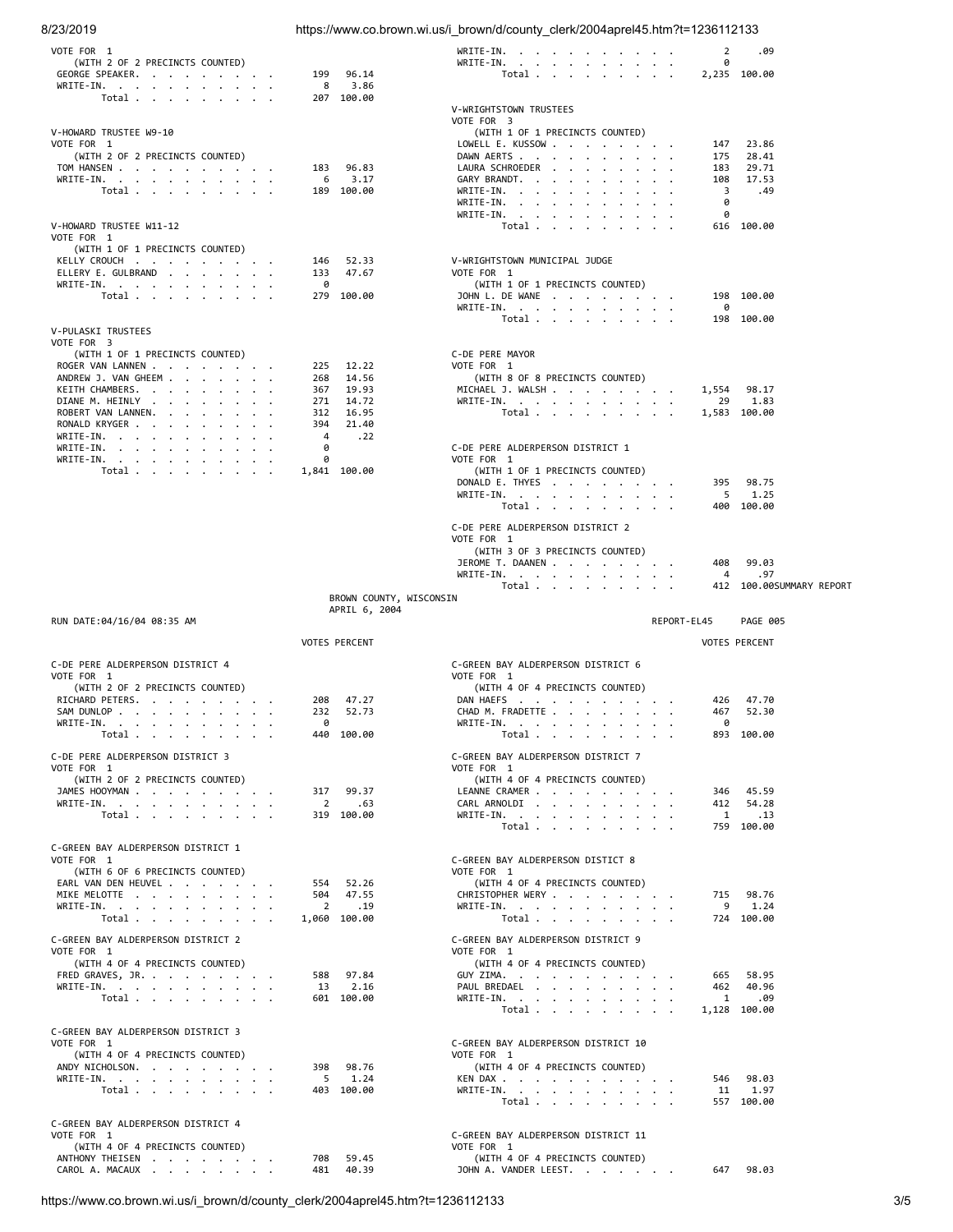| 8/23/2019                                                                           |                                                                      | https://www.co.brown.wi.us/i brown/d/county clerk/2004aprel45.htm?t=1236112133                                                  |                                  |
|-------------------------------------------------------------------------------------|----------------------------------------------------------------------|---------------------------------------------------------------------------------------------------------------------------------|----------------------------------|
| WRITE-IN.<br>Total $\cdots$ $\cdots$ $\cdots$                                       | 2<br>.17<br>1,191 100.00                                             | WRITE-IN.<br>Total $\cdots$ $\cdots$ $\cdots$                                                                                   | 13<br>1.97<br>660 100.00         |
| C-GREEN BAY ALDERPERSON DISTRICT 5<br>VOTE FOR 1<br>(WITH 4 OF 4 PRECINCTS COUNTED) |                                                                      | C-GREEN BAY ALDERPERSON DISTRICT 12<br>VOTE FOR 1<br>(WITH 4 OF 4 PRECINCTS COUNTED)                                            |                                  |
| RYAN GABRIELSEN                                                                     | 25.79<br>156                                                         | TOM WEBER                                                                                                                       | 522<br>97.75                     |
| GARY L. KRIESCHER.<br>WRITE-IN.                                                     | 445<br>73.55<br>$\overline{4}$<br>.66                                | WRITE-IN.<br>Total                                                                                                              | 2.25<br>12<br>534 100.00         |
| Total $\cdots$ $\cdots$ $\cdots$                                                    | 605 100.00SUMMARY REPORT<br>BROWN COUNTY, WISCONSIN<br>APRIL 6, 2004 |                                                                                                                                 | SPRING GENERAL ELECTION          |
| RUN DATE:04/16/04 08:35 AM                                                          |                                                                      |                                                                                                                                 | REPORT-EL45<br><b>PAGE 006</b>   |
|                                                                                     | <b>VOTES PERCENT</b>                                                 |                                                                                                                                 | <b>VOTES PERCENT</b>             |
| ASHWAUBENON SCHOOL BOARD MEMBERS                                                    |                                                                      | GREEN BAY SCHOOL BOARD MEMBERS                                                                                                  |                                  |
| VOTE FOR 2                                                                          |                                                                      | VOTE FOR 3                                                                                                                      |                                  |
| (WITH 6 OF 6 PRECINCTS COUNTED)<br>BOB CROWLEY.                                     | 1,415<br>36.70                                                       | (WITH 64 OF 64 PRECINCTS COUNTED)<br>WILLIAM F. MC INTYRE.                                                                      | 5,601<br>15.24                   |
| JEAN MC NICOLL TAYLOR                                                               | 1,174<br>30.45                                                       | BRENDA WARREN                                                                                                                   | 7,640<br>20.78                   |
| GINNY LAUKKA<br>WRITE-IN.                                                           | 1,257<br>32.60<br>8<br>.21                                           | STEVEN TERRIEN.<br>ANDREW M. BECKER                                                                                             | 5,100<br>13.87<br>6,936<br>18.87 |
| WRITE-IN.                                                                           | 2<br>.05                                                             | DOTTY JUENGST                                                                                                                   | 7,134<br>19.41                   |
| Total $\cdots$ $\cdots$ $\cdots$                                                    | 3,856 100.00                                                         | SID VINEBURG<br>the contract of the contract of the contract of the contract of the contract of the contract of the contract of | 4,294<br>11.68                   |
|                                                                                     |                                                                      | WRITE-IN.<br>WRITE-IN.                                                                                                          | 39<br>. 11<br>9<br>.02           |
| BRILLION SCHOOL BOARD MEMBERS                                                       |                                                                      | WRITE-IN.                                                                                                                       | 9<br>.02                         |
| VOTE FOR 2<br>(WITH 2 OF 2 PRECINCTS COUNTED)                                       |                                                                      | Total $\cdots$ $\cdots$ $\cdots$                                                                                                | 36,762 100.00                    |
| MELODY J. GEHRT                                                                     | 8<br>61.54                                                           |                                                                                                                                 |                                  |
| MATT VECHART                                                                        | 5<br>38.46                                                           | HOW-SUAM SCH BRD V-HOWARD MEMBERS                                                                                               |                                  |
| WRITE-IN.<br>WRITE-IN.                                                              | 0<br>0                                                               | VOTE FOR 2<br>(WITH 6 OF 6 PRECINCTS COUNTED)                                                                                   |                                  |
| Total $\cdots$ $\cdots$ $\cdots$                                                    | 13 100.00                                                            | DAVE THODE                                                                                                                      | 1,325<br>46.38                   |
|                                                                                     |                                                                      | KELLI ROSE                                                                                                                      | 1,509<br>52.82                   |
| DENMARK SCHOOL BOARD MEMBERS                                                        |                                                                      | WRITE-IN.<br>WRITE-IN.                                                                                                          | 18<br>.63<br>5<br>.18            |
| VOTE FOR 2                                                                          |                                                                      | Total                                                                                                                           | 2,857 100.00                     |
| (WITH 8 OF 8 PRECINCTS COUNTED)<br>JOSEPH N. DUCKETT.                               | 610<br>53.23                                                         |                                                                                                                                 |                                  |
| LEONA A. NELSEN                                                                     | 528<br>46.07                                                         | HOW-SUAM SCH BRD V-SUAMICO MEMBER                                                                                               |                                  |
| WRITE-IN.<br>WRITE-IN.                                                              | 7<br>.61<br>1<br>.09                                                 | VOTE FOR 1<br>(WITH 6 OF 6 PRECINCTS COUNTED)                                                                                   |                                  |
| Total $\ldots$ $\ldots$ $\ldots$ $\ldots$                                           | 1,146 100.00                                                         | TRACY S. RUH                                                                                                                    | 969<br>49.29                     |
|                                                                                     |                                                                      | DAVID HAUGEN                                                                                                                    | 50.20<br>987                     |
| DE PERE SCHOOL BOARD MEMBERS                                                        |                                                                      | WRITE-IN.<br>Total $\cdots$                                                                                                     | 10<br>.51<br>1,966 100.00        |
| VOTE FOR 3                                                                          |                                                                      |                                                                                                                                 |                                  |
| (WITH 12 OF 12 PRECINCTS COUNTED)<br>SUSE R. RIDDLE.                                | 905<br>19.17                                                         | KAUKAUNA SCHOOL BOARD MEMBERS                                                                                                   |                                  |
| WILLIAM VAN BEEK.                                                                   | 1,064<br>22.53                                                       | VOTE FOR 3                                                                                                                      |                                  |
| DAVID J. KYTO<br>MICHAEL LE MAY.                                                    | 577<br>12.22<br>748<br>15.84                                         | (WITH 1 OF 1 PRECINCTS COUNTED)<br>CHRIS BOURESSA.                                                                              | 17.61<br>28                      |
| SANDY MENTZEL                                                                       | 879<br>18.61                                                         | JIM MEYERS                                                                                                                      | 38<br>23.90                      |
| LIBBY OGARD.<br>WRITE-IN.                                                           | 11.44<br>540<br>6<br>.13                                             | SARA L. DIETZEN<br>DAVID ADAMOVICH                                                                                              | 23<br>14.47<br>21<br>13.21       |
| WRITE-IN.                                                                           | .04<br>z                                                             | WILLIAM J. FARROW.                                                                                                              | 19<br>11.95                      |
| WRITE-IN.                                                                           | 1<br>.02                                                             | TODD ARNOLDUSSEN                                                                                                                | 30<br>18.87                      |
| Total $\cdots$ $\cdots$ $\cdots$                                                    | 4,722 100.00                                                         | WRITE-IN.<br>WRITE-IN.                                                                                                          | 0<br>0                           |
|                                                                                     |                                                                      | WRITE-IN, $\cdot$ , $\cdot$ , $\cdot$ , $\cdot$ , $\cdot$ , $\cdot$                                                             | 0                                |
|                                                                                     | BROWN COUNTY, WISCONSIN                                              | Total $\cdots$ $\cdots$ $\cdots$                                                                                                | 159<br>100.00SUMMARY REPORT      |
|                                                                                     | APRIL 6, 2004                                                        |                                                                                                                                 |                                  |
| RUN DATE:04/16/04 08:35 AM                                                          |                                                                      |                                                                                                                                 | REPORT-EL45<br>PAGE 007          |
|                                                                                     | <b>VOTES PERCENT</b>                                                 |                                                                                                                                 | <b>VOTES PERCENT</b>             |
| LUXEMBURG-CASCO SCHOOL BOARD MEMBERS                                                |                                                                      | V-HOBART REFER. QUEST. 1                                                                                                        |                                  |
| VOTE FOR 2<br>(WITH 2 OF 2 PRECINCTS COUNTED)                                       |                                                                      | VOTE FOR 1<br>(WITH 2 OF 2 PRECINCTS COUNTED)                                                                                   |                                  |
| CARMINE R. NELL                                                                     | 19.08<br>195                                                         | YES                                                                                                                             | 693<br>53.10                     |
| RANDY T. HALLET                                                                     | 231<br>22.60                                                         | NO.                                                                                                                             | 612 46.90                        |
| DALE R. JANDRAIN<br>JODI FALK                                                       | 35.32<br>361<br>22.90<br>234                                         | Total $\cdots$ $\cdots$ $\cdots$                                                                                                | 1,305 100.00                     |
| WRITE-IN.                                                                           | 1<br>.10                                                             |                                                                                                                                 |                                  |
| WRITE-IN.<br>Total $\ldots$ $\ldots$ $\ldots$ $\ldots$                              | 0<br>1,022 100.00                                                    | V-HOBART REFER. QUEST. 2<br>VOTE FOR 1                                                                                          |                                  |
|                                                                                     |                                                                      | (WITH 2 OF 2 PRECINCTS COUNTED)                                                                                                 |                                  |
| PULASKI SCH BRD MEMBER ZONE 1                                                       |                                                                      | YES<br>NO.                                                                                                                      | 58.37<br>760<br>542 41.63        |
| VOTE FOR 1                                                                          |                                                                      | Total                                                                                                                           | 1,302 100.00                     |
| (WITH 6 OF 6 PRECINCTS COUNTED)                                                     |                                                                      |                                                                                                                                 |                                  |
| TRINA TOWNSEND.<br>WRITE-IN.                                                        | 1,466<br>98.65<br>1.35<br>20                                         | WE, THE UNDERSIGNED, DO HEREBY CERTIFY                                                                                          |                                  |
| Total $\ldots$ $\ldots$ $\ldots$ $\ldots$                                           | 1,486 100.00                                                         | THAT THE ABOVE RESULTS ARE A TRUE AND                                                                                           |                                  |
|                                                                                     |                                                                      | ACCURATE ACCOUNT OF THE ELECTION AND<br>THAT ALL COUNTERS WERE ZERO (0) WHEN                                                    |                                  |
| PULASKI SCH BRD MEMBER ZONE 3                                                       |                                                                      | THE POLLS OPENED AND THAT THE ELECTION                                                                                          |                                  |
| VOTE FOR 1<br>(WITH 6 OF 6 PRECINCTS COUNTED)                                       |                                                                      | WAS HELD IN ACCORDANCE WITH THE LAWS<br>OF WISCONSIN.                                                                           |                                  |
| BARB MC KEEFRY.                                                                     | 905<br>54.09                                                         |                                                                                                                                 |                                  |
| NANCY HEYKES                                                                        | 45.49<br>761                                                         |                                                                                                                                 |                                  |
| WRITE-IN.<br>Total $\cdots$ $\cdots$ $\cdots$                                       | 7<br>.42<br>1,673 100.00                                             | INSPECTOR                                                                                                                       |                                  |